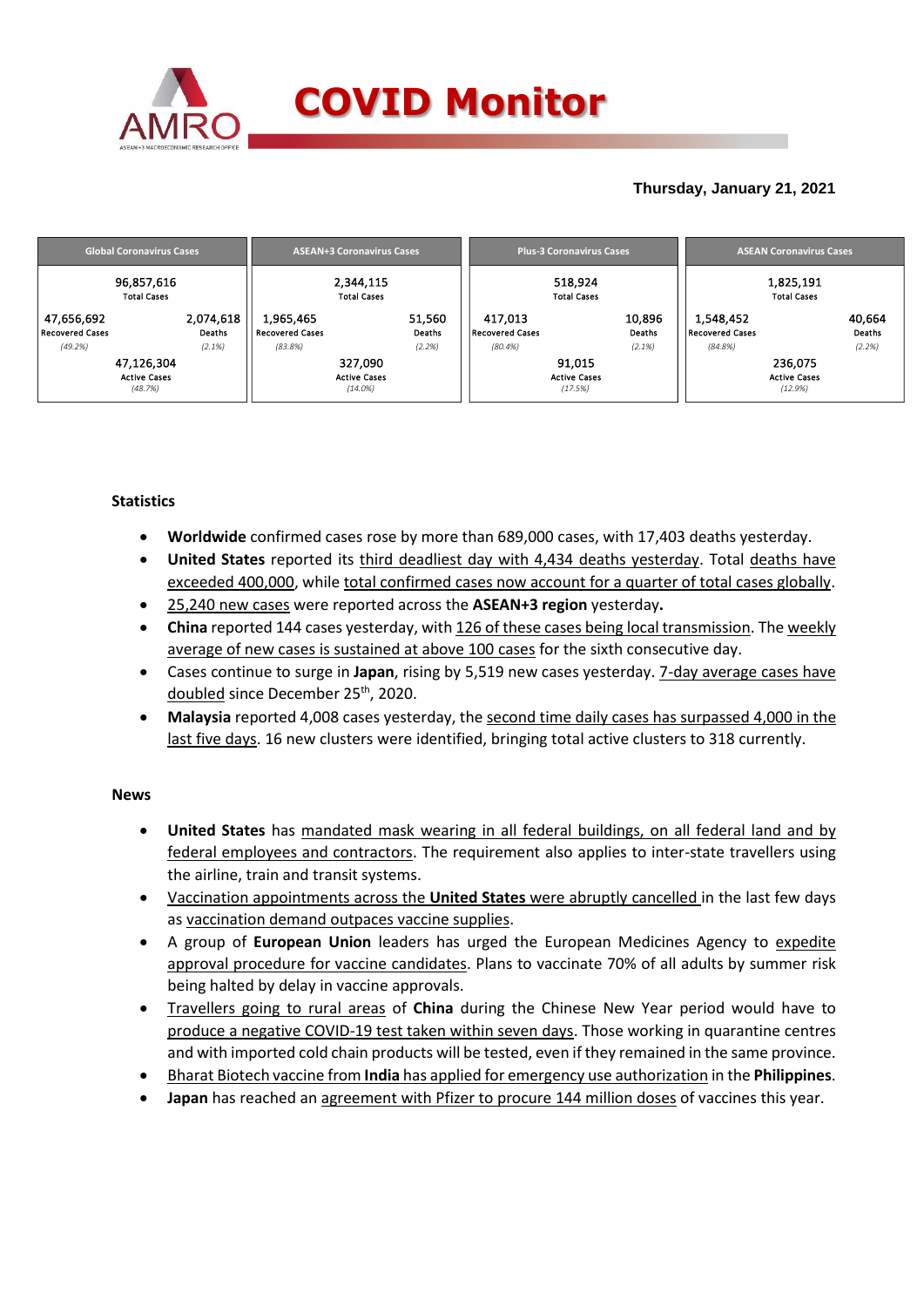

#### Overview of Confirmed COVID-19 Cases

| Economy              | <b>Total</b><br>Cases | Cases per 1M<br>Population | <b>New</b><br>Cases | <b>New Cases</b><br>per 1M Pop. | <b>New Cases</b><br>$(7$ -day avg) <sup>1</sup> | <b>∆New Cases</b> | ∆% New<br>Cases | <b>Total</b><br><b>Deaths</b> | <b>New</b><br>Deaths | <b>Fatality</b><br>Rate (%) | <b>Total</b><br>Recovered | Recovery<br>Rate (%)     | <b>Active</b><br>Cases | <b>Resolved</b><br>cases $(\%)^2$ |
|----------------------|-----------------------|----------------------------|---------------------|---------------------------------|-------------------------------------------------|-------------------|-----------------|-------------------------------|----------------------|-----------------------------|---------------------------|--------------------------|------------------------|-----------------------------------|
| Global               | 96,857,616            |                            | 689,683             |                                 |                                                 | 81,397            | 0.7             | 2,074,618                     | 17,403               | 2.1                         | 47,656,692                | 49.2                     | 47,126,304             | 51.3                              |
| ASEAN+3              | 2,344,115             |                            | 25,240              |                                 |                                                 | 3,405             | 1.1             | 51,560                        | 469                  | 2.2                         | 1,965,465                 | 83.8                     | 327,090                | 51.3                              |
| Plus-3               | 518,924               |                            | 6,140               |                                 |                                                 | 194               | 1.2             | 10,896                        | 116                  | 2.1                         | 417,013                   | 80.4                     | 91,015                 | 86.0                              |
| ASEAN                | 1,825,191             |                            | 19,100              |                                 |                                                 | 3,211             | 1.1             | 40,664                        | 353                  | 2.2                         | 1,548,452                 | 84.8                     | 236,075                | 85.6                              |
|                      |                       |                            |                     |                                 |                                                 |                   |                 |                               |                      |                             |                           |                          |                        |                                   |
| China                | 88,701                | 63                         | 144                 | 0.1                             |                                                 | 41                | 0.2             | 4,635                         | $\mathbf 0$          | 5.2                         | 82,471                    | 93.0                     | 1,595                  | 98.2                              |
| Hong Kong, China     | 9,797                 | 1,283                      | 77                  | 10.1                            |                                                 | 21                | 0.8             | 166                           | $\mathbf{1}$         | 1.7                         | 8,865                     | 90.5                     | 766                    | 92.2                              |
| Japan                | 346,508               | 2,755                      | 5,519               | 43.9                            |                                                 | 135               | 1.6             | 4,779                         | 99                   | 1.4                         | 264,831                   | 76.4                     | 76,898                 | 77.8                              |
| Korea                | 73,918                | 1,420                      | 400                 | 7.7                             |                                                 | -3                | 0.5             | 1,316                         | 16                   | 1.8                         | 60,846                    | 82.3                     | 11,756                 | 84.1                              |
|                      |                       |                            |                     |                                 |                                                 |                   |                 |                               |                      |                             |                           |                          |                        |                                   |
| Indonesia            | 939,948               | 3,483                      | 12,568              | 46.6                            |                                                 | 2,203             | 1.4             | 26,857                        | 267                  | 2.9                         | 763,703                   | 81.2                     | 149,388                | 84.1                              |
| Malaysia             | 169,379               | 5,099                      | 4,008               | 120.6                           |                                                 | 377               | 2.4             | 630                           | 11                   | 0.4                         | 127,662                   | 75.4                     | 41,087                 | 75.7                              |
| Philippines          | 505,939               | 4,598                      | 1,855               | 16.9                            |                                                 | 507               | 0.4             | 10,042                        | 64                   | 2.0                         | 466,993                   | 92.3                     | 28,904                 | 94.3                              |
| Singapore            | 59,197                | 10,382                     | 40                  | 7.0                             |                                                 | 10                | 0.1             | 29                            | 0                    | 0.0                         | 58,926                    | 99.5                     | 242                    | 99.6                              |
| Thailand             | 12,795                | 188                        | 142                 | 2.1                             |                                                 | 83                | 1.1             | 71                            | 0                    | 0.6                         | 9,842                     | 76.9                     | 2,882                  | 77.5                              |
|                      |                       |                            |                     |                                 |                                                 |                   |                 |                               |                      |                             |                           |                          |                        |                                   |
| Brunei Darussalam    | 174                   | 386                        | 0                   | 0.0                             |                                                 | $\mathsf 0$       | 0.0             | 3                             | 0                    | 1.7                         | 169                       | 97.1                     | $\overline{2}$         | 98.9                              |
| Cambodia             | 453                   | 27                         | 5                   | 0.3                             |                                                 | $-2$              | 1.1             | $\Omega$                      | $\Omega$             | 0.0                         | 396                       | 87.4                     | 57                     | 87.4                              |
| Lao PDR              | 41                    | $6\phantom{1}6$            | $\Omega$            | 0.0                             |                                                 | $\mathsf 0$       | 0.0             | $\Omega$                      | 0                    | 0.0                         | 41                        | 100.0                    | $\mathbf 0$            | 100.0                             |
| Myanmar              | 135,721               | 2,543                      | 478                 | 9.0                             |                                                 | 30                | 0.4             | 2997                          | 11                   | 2.2                         | 119314                    | 87.9                     | 13,410                 | 90.1                              |
| Vietnam              | 1,544                 | 16                         | $\Delta$            | 0.0                             |                                                 | 3                 | 0.3             | 35                            | 0                    | 2.3                         | 1,406                     | 91.1                     | 103                    | 93.3                              |
|                      |                       |                            |                     |                                 |                                                 |                   |                 |                               |                      |                             |                           |                          |                        |                                   |
| Belgium              | 684,256               | 59,413                     | 3,006               | 261.0                           |                                                 | 1,527             | 0.4             | 20,572                        | 18                   | 3.0                         |                           |                          |                        |                                   |
| France               | 2,957,547             | 45,505                     | 26,497              | 407.7                           |                                                 | 3,158             | 0.9             | 71,273                        | 310                  | 2.4                         |                           |                          |                        |                                   |
| Germany              | 2,100,618             | 25,316                     | 29,003              | 349.5                           |                                                 | 16,770            | 1.4             | 50,010                        | 1,013                | 2.4                         | 1,778,319                 | 84.7                     | 272,289                | 87.0                              |
| Italy                | 2,414,166             | 40,080                     | 13,568              | 225.3                           |                                                 | 3,072             | 0.6             | 83,681                        | 524                  | 3.5                         | 1,806,932                 | 74.8                     | 523,553                | 78.3                              |
| Netherlands          | 940,106               | 54,401                     | 18,526              | 1,072.0                         |                                                 | 14,254            | 2.0             | 13,350                        | 188                  | 1.4                         |                           | $\overline{\phantom{a}}$ |                        |                                   |
| Spain                | 2,412,318             | 51,473                     | 41,576              | 887.1                           |                                                 | 7,285             | 1.8             | 54,637                        | 464                  | 2.3                         | 150,376                   | 6.2                      | 53,521                 | 97.8                              |
| Switzerland          | 504,918               | 58,392                     | 2,727               | 315.4                           |                                                 | 467               | 0.5             | 8,924                         | 65                   | 1.8                         | 317,600                   | 62.9                     | 178,394                | 64.7                              |
| United Kingdom       | 3,515,796             | 52,276                     | 48,947              | 727.8                           |                                                 | 15,592            | 1.4             | 93,469                        | 1,999                | 2.7                         |                           | $\sim$                   |                        |                                   |
|                      |                       |                            |                     |                                 |                                                 |                   |                 |                               |                      |                             |                           |                          |                        |                                   |
| Brazil               | 8,638,249             | 40,867                     | 64,385              | 304.6                           |                                                 | 2,291             | 0.8             | 212,831                       | 1,340                | 2.5                         | 7,618,080                 | 88.2                     | 807,338                | 90.7                              |
| Canada               | 730,330               | 19,314                     | 5,701               | 150.8                           |                                                 | 673               | 0.8             | 18,416                        | 127                  | 2.5                         | 644,967                   | 88.3                     | 66,947                 | 90.8                              |
| Argentina            | 1,831,681             | 40,212                     | 12,112              | 265.9                           |                                                 | $-29$             | 0.7             | 46,216                        | 150                  | 2.5                         | 1,613,773                 | 88.1                     | 171,692                | 90.6                              |
| Mexico               | 1,688,944             | 13,289                     | 20,548              | 161.7                           |                                                 | 1,654             | 1.2             | 144,371                       | 1,539                | 8.5                         | 1,264,780                 | 74.9                     | 279,793                | 83.4                              |
| Peru                 | 1,073,214             | 32,696                     | 12,647              | 385.3                           |                                                 | 12,647            | 1.2             | 39,044                        | 274                  | 3.6                         | 989,367                   | 92.2                     | 44,803                 | 95.8                              |
| <b>United States</b> | 24,335,815            | 73,511                     | 187,285             | 565.7                           |                                                 | 15,611            | 0.8             | 404,130                       | 4,434                | 1.7                         |                           | $\sim$                   |                        | $\sim$                            |
|                      |                       |                            |                     |                                 |                                                 |                   |                 |                               |                      |                             |                           |                          |                        |                                   |
| Australia            | 28,749                | 1,107                      | 9                   | 0.3                             |                                                 | $\mathbf 0$       | 0.0             | 909                           | $\pmb{0}$            | 3.2                         | 25,952                    | 90.3                     | 1,888                  | 93.4                              |
| India                | 10,610,883            | 7,748                      | 15,244              | 11.1                            |                                                 | 1,428             | 0.1             | 152,869                       | 151                  | 1.4                         | 10,265,706                | 96.7                     | 192,308                | 98.2                              |
| Iran                 | 1,348,316             | 16,023                     | 6,182               | 73.5                            |                                                 | 265               | 0.5             | 57,057                        | 84                   | 4.2                         | 1,137,812                 | 84.4                     | 153,447                | 88.6                              |
| Russia               | 3,595,136             | 24,520                     | 20,806              | 141.9                           |                                                 | $-636$            | 0.6             | 66,214                        | 582                  | 1.8                         | 2,995,256                 | 83.3                     | 533,666                | 85.2                              |
| Saudi Arabia         | 365,563               | 10,516                     | 238                 | 6.8                             |                                                 | 12                | 0.1             | 6,338                         | 3                    | 1.7                         | 357,177                   | 97.7                     | 2,048                  | 99.4                              |
| South Africa         | 1,369,426             | 22,931                     | 12,710              | 212.8                           |                                                 | 2,930             | 0.9             | 38,854                        | 566                  | 2.8                         | 1,160,412                 | 84.7                     | 170,160                | 87.6                              |

Source: Haver Analytics, sourced from Johns Hopkins University; AMRO staff calculations.

Notes: New cases since previous day. ∆% refers to percentage change since previous day. Fatality rate measured as deaths per confirmed infections.<br>1/ Since January 31, 2020.<br>2/ Resolved cases (i.e. non-active cases) to to

Data as of 20/1/2021